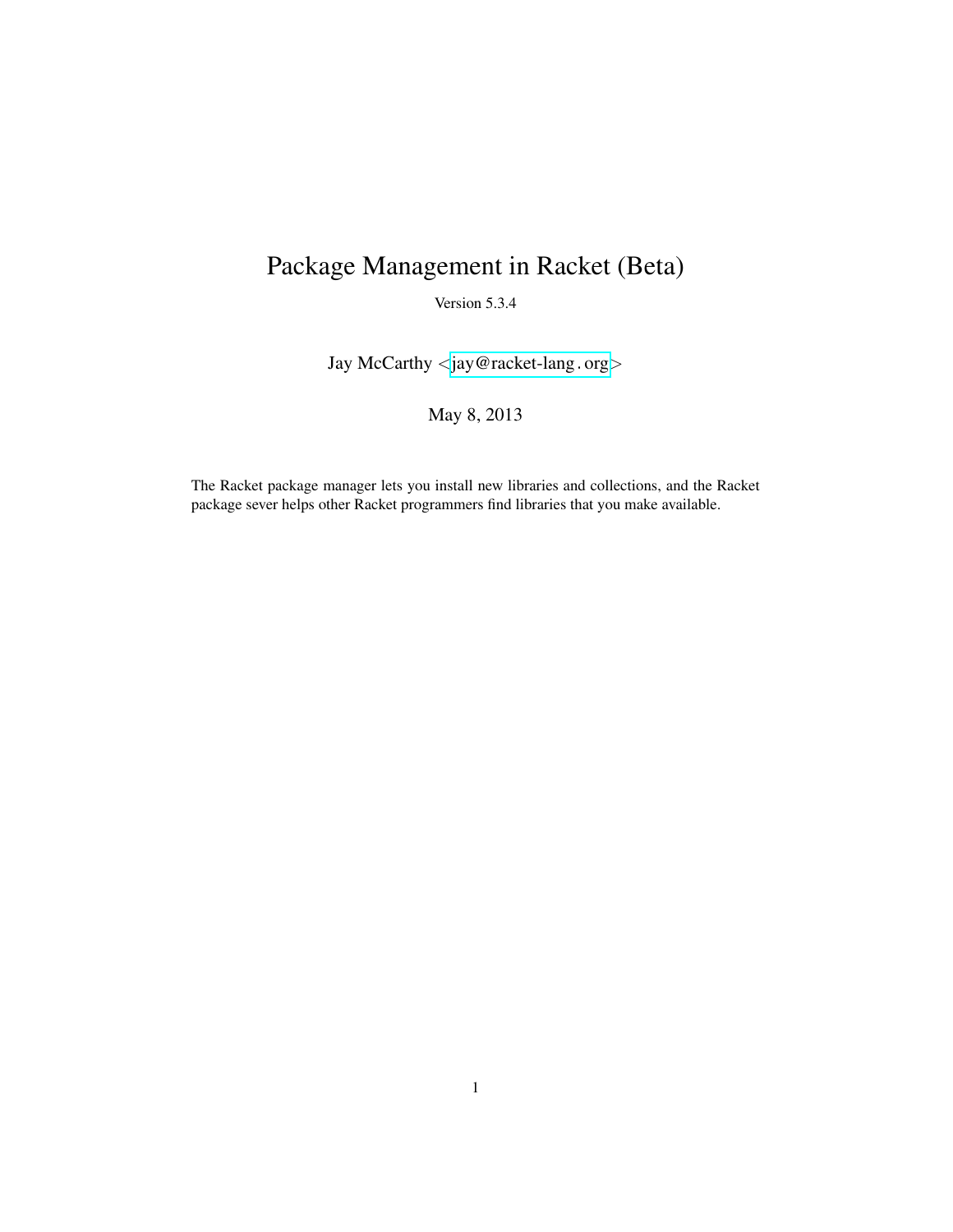## **Contents**

| 1 |            | <b>Package Concepts</b>                                                     | 4  |  |  |  |  |  |  |  |  |  |  |
|---|------------|-----------------------------------------------------------------------------|----|--|--|--|--|--|--|--|--|--|--|
| 2 |            | <b>Managing Packages</b>                                                    | 8  |  |  |  |  |  |  |  |  |  |  |
|   | 2.1        |                                                                             | 8  |  |  |  |  |  |  |  |  |  |  |
|   | 2.2        |                                                                             | 10 |  |  |  |  |  |  |  |  |  |  |
| 3 |            | <b>Developing Packages</b>                                                  | 12 |  |  |  |  |  |  |  |  |  |  |
|   | 3.1        |                                                                             | 12 |  |  |  |  |  |  |  |  |  |  |
|   | 3.2        |                                                                             | 13 |  |  |  |  |  |  |  |  |  |  |
|   | 3.3        |                                                                             | 13 |  |  |  |  |  |  |  |  |  |  |
|   | 3.4        |                                                                             | 14 |  |  |  |  |  |  |  |  |  |  |
| 4 |            | Package Metadata                                                            |    |  |  |  |  |  |  |  |  |  |  |
| 5 |            | <b>PLaneT</b> Compatibility                                                 |    |  |  |  |  |  |  |  |  |  |  |
| 6 | <b>FAQ</b> |                                                                             | 17 |  |  |  |  |  |  |  |  |  |  |
|   | 6.1        | Are package installations versioned with respect to the Racket version?     | 17 |  |  |  |  |  |  |  |  |  |  |
|   | 6.2        |                                                                             | 17 |  |  |  |  |  |  |  |  |  |  |
|   | 6.3        | How are user-specific and installation-wide package scopes related for con- | 17 |  |  |  |  |  |  |  |  |  |  |
|   | 6.4        | Do I need to change a package's version when I update a package with error  | 18 |  |  |  |  |  |  |  |  |  |  |
|   | 6.5        | How can I specify which version of a package I depend on if its interface   | 18 |  |  |  |  |  |  |  |  |  |  |
|   | 6.6        | Why is the package manager so different than PLaneT? $\dots \dots \dots$    | 18 |  |  |  |  |  |  |  |  |  |  |
| 7 |            | <b>Future Plans</b>                                                         | 20 |  |  |  |  |  |  |  |  |  |  |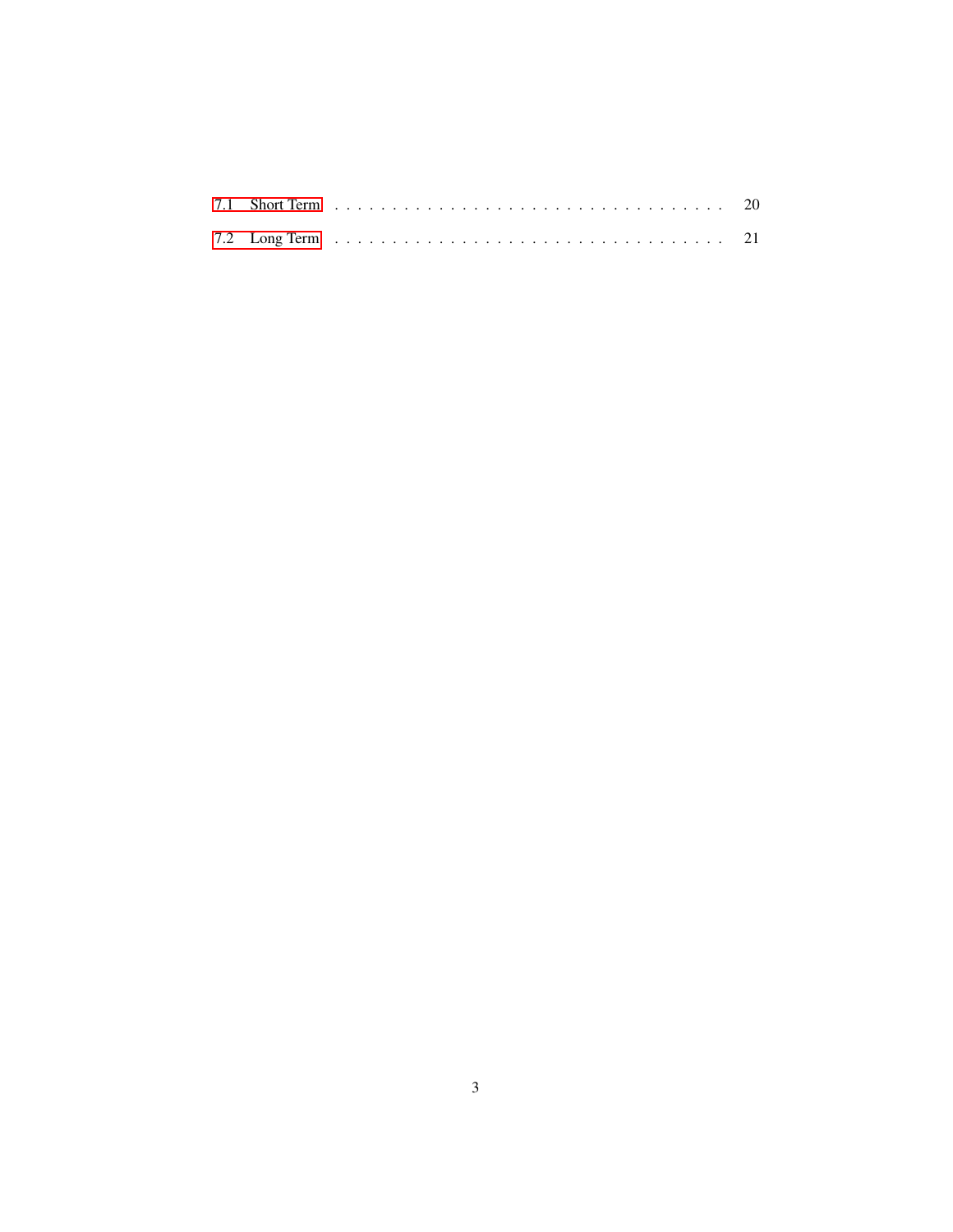### <span id="page-3-0"></span>1 Package Concepts

A *package* is a set of modules in some number of collections. Modules installed using the Racket package manager are required like any other modules. For example, if the package tic-tac-toe contains the module "matrix.rkt" in a "data" collection, then after tic-tactoe is installed,

(require data/matrix)

imports the module. The package name is not mentioned with require, because packages are a way of managing library collections, not a way of referencing them. It is common, however, for a package to implement a collection whose name is the same as the package name—in which case a require might appear to be referencing a package, but it is actually referencing a collection provided by the package.

Each package has associated *package metadata*:

- a *package name* a string made of the characters a through z, A through Z, 0 through  $9, \ldots$  and  $=$ .
- a *checksum* a string that identifies different releases of a package. A package can be updated when its checksum changes, whether or not its version changes. The checksum can be computed as the SHA1 (see openssl/sha1) of the package's source.
- a *version* a string of the form  $\langle maj \rangle$ .  $\langle min \rangle$ ,  $\langle min \rangle$ .  $\langle sub \rangle$ , or  $\langle \textit{maj}\rangle$ .  $\langle \textit{sub}\rangle$ .  $\langle \textit{sub}\rangle$ .  $\langle \textit{rel}\rangle$ , where  $\langle \textit{maj}\rangle$ ,  $\langle \textit{min}\rangle$ ,  $\langle \textit{sub}\rangle$ , and  $\langle \textit{rel}\rangle$  are all canonical decimal representations of natural numbers,  $\langle min \rangle$  has no more than two digits, and  $\langle sub \rangle$ and  $\langle rel \rangle$  has no more than three digits. A version is intended to reflect available features of a package, and should not be confused with different releases of a package as indicated by the checksum.
- a list of dependencies a list of packages to be installed simultaneously, optionally with a lower bound on each package's version.

A package is typically represented by a directory with the same name as the package. The checksum is typically left implicit. The package directory can contain a file named "info.rkt" to declare other metadata (see §4 "Package Metadata").

A *package source* identifies a package representation. Each package source type has a different way of storing the checksum. The valid package source types are:

• a local file path naming an archive – The name of the package is the basename of the archive file. The checksum for archive "f. $\langle ext \rangle$ " is given by the file "f.(ext).CHECKSUM". For example, "∼/tic-tac-toe.zip"'s checksum would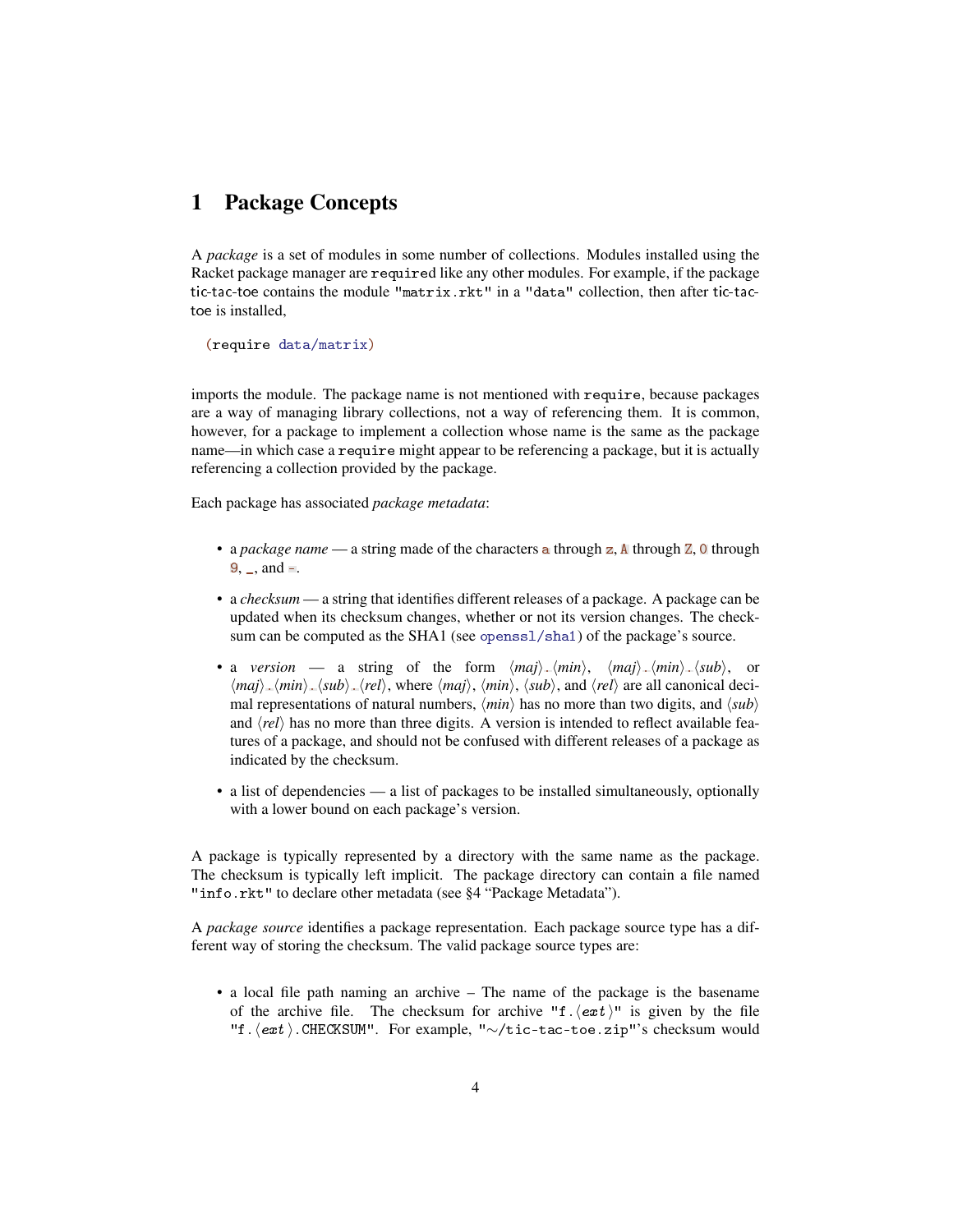be inside "∼/tic-tac-toe.zip.CHECKSUM". The valid archive formats are (currently) ".zip", ".tar", ".tgz", ".tar.gz", and ".plt".

A package source is inferred to refer to a file only when it has a suffix matching a valid archive format and when it does not start with alphabetic characters followed by ://. The inferred package name is the filename without its suffix.

• a local directory – The name of the package is the name of the directory. The checksum is not present. For example, "∼/tic-tac-toe/" is directory package source.

A package source is inferred to refer to a directory only when it does not have a filearchive suffix, does not match the grammar of a package name, and does not start with alphabetic characters followed by  $\frac{1}{2}$ . The inferred package name is the directory name.

• a remote URL naming an archive – This type follows the same rules as a local file path, but the archive and checksum files are accessed via HTTP(S). For example, "http://game.com/tic-tac-toe.zip" is a remote URL package source whose checksum is found at "http://game.com/tic-tac-toe.zip.CHECKSUM".

A package source is inferred to be a URL only when it starts with http:// or https://, and it is inferred to be a file URL when the URL ends with a path element that could be inferred as a file archive. The inferred package name is from the URL's file name in the same way as for a file package source.

• a remote URL naming a directory – The remote directory must contain a file named "MANIFEST" that lists all the contingent files. These are downloaded into a local directory and then the rules for local directory paths are followed. However, if the remote directory contains a file named ".CHECKSUM", then it is used to determine the checksum. For example, "http://game.com/tic-tac-toe/" is a directory URL package source whose checksum is found at "http://game.com/tic-tactoe/.CHECKSUM".

A package source is inferred to be a URL the same for a directory or file, and it is treated as a directory URL when it does not end with a path element that has an archive file suffix. The inferred package name is the directory name.

• a remote URL naming a GitHub repository – The format for such URLs is:

github://github.com/ $\langle user \rangle$ / $\langle repository \rangle$ / $\langle branch-or-tag \rangle$ / $\langle optional-Pb$ *subpath* 

For example, "github://github.com/game/tic-tac-toe/master/" is a GitHub package source.

The zip-formatted archive for the repository (generated by GitHub for every branch and tag) is used as a remote URL archive path, except the checksum is the hash identifying the branch (or tag).

A package source is inferred to be a GitHub reference when it starts with github://; a package source that is otherwise specified as a GitHub reference is automatically prefixed with "github://github.com/". The inferred package name is the last element of  $\langle$ *optional-subpath* $\rangle$  if it is non-empty, otherwise the inferred name is  $\langle$ *repository* $\rangle$ .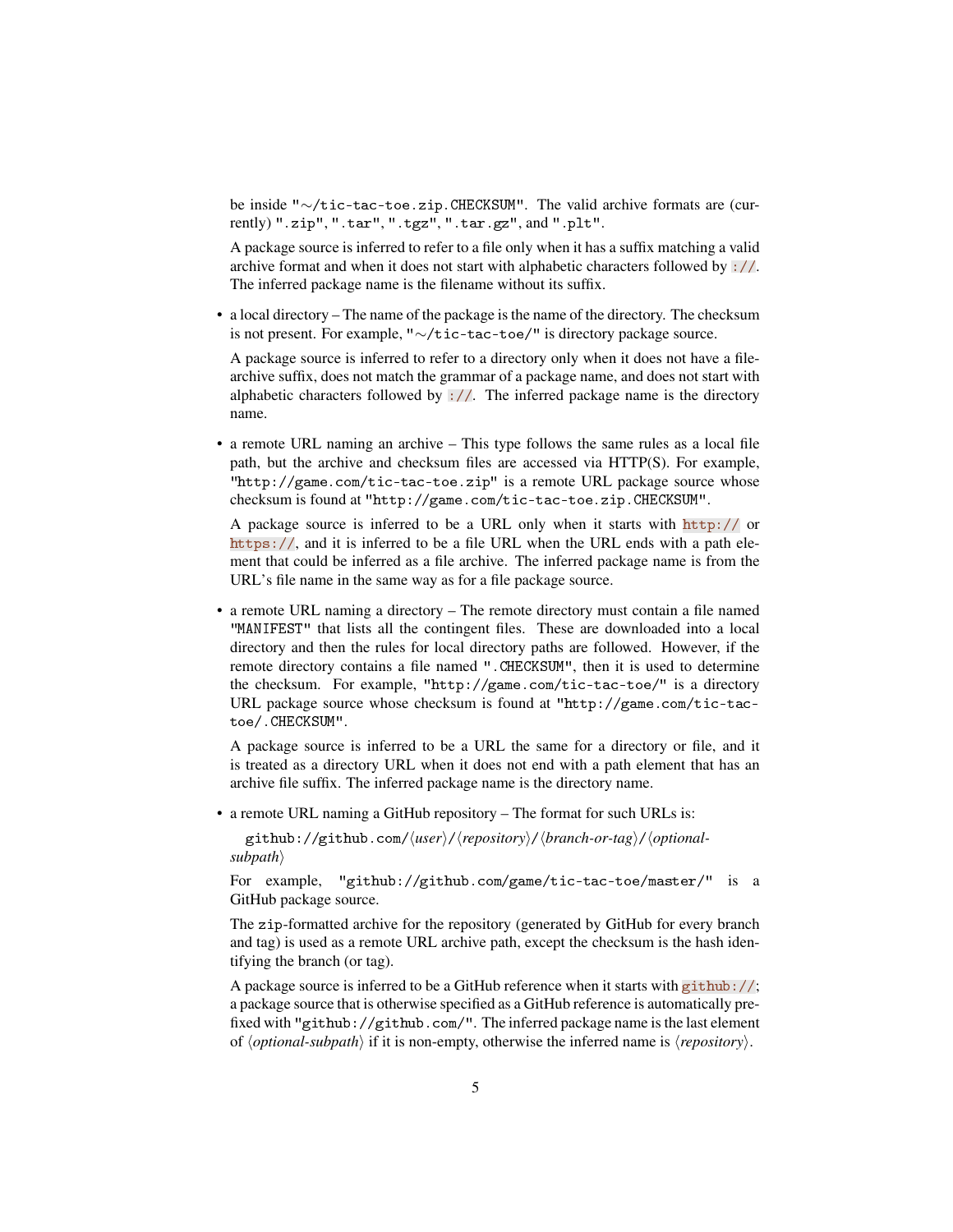• a package name – A package name resolver is consulted to determine the source and checksum for the package. For example, tic-tac-toe is a package name that can be used as a package source.

A package source is inferred to be a package name when it fits the grammar of package names, which means that it has only the characters a through  $z$ ,  $\Delta$  through  $\overline{z}$ ,  $\overline{0}$  through  $9, \_$ , and  $=$ .

A *package name resolver* (*PNR*) is a server that converts package names to other package sources. A PNR is identified by a string representing a URL. This URL is combined with  $pkg//package$  path segments (where  $\langle package \rangle$  is a package name) plus a ver $sion = \langle version \rangle$  query (where  $\langle version \rangle$  is the Racket version number) to form a URL that should refer to a read-able hash table with the keys: 'source mapped to the package source string and 'checksum mapped to the checksum value. Typically, the package source value for 'source will be a remote URL.

PLT supports two package name resolvers that are enabled by default: [https://pkg.](https://pkg.racket-lang.org) [racket-lang.org](https://pkg.racket-lang.org) for new packages and <https://planet-compat.racket-lang.org> for automatically generated packages for old PLaneT packages. Anyone may host their own package name resolver. The source for the PLT-hosted resolvers is in the (collectionfile-path "pkg-index" "meta") directory.

After a package is installed, the original source of its installation is recorded, as well as if it was an automatic installation. An *automatic installation* is one that was installed because it was a dependency of a non-automatic installation package.

Two packages are in *conflict* if they contain the same module. For example, if the package tic-tac-toe contains the module file "data/matrix.rkt" and the package factory-optimize contains the module file "data/matrix.rkt", then tic-tac-toe and factory-optimize are in conflict. A package may also be in conflict with Racket itself, if it contains a module file that is part of the core Racket distribution. For example, any package that contains "racket/list.rkt" is in conflict with Racket. For the purposes of conflicts, a module is a file that ends in ".rkt" or ".ss".

Package A is a *package update* of Package B if (1) B is installed, (2) A and B have the same name, and (3) A's checksum is different than B's. Note that a package version is not taken into account when determining a package update, although a change in a package's version (in either direction) implies a change in the checksum because the checksum is computed from the package source and the meta-data that specifies the version is part of the source.

A *package scope* determines the effect of package installations, updates, etc., with respect to different users, Racket versions, and Racket installations. The default package scope can be configured, but it is normally user, which is user-specific and version-specific; that is, package installation makes the package visible only for the installing user and with the installing version of Racket. The installation scope means that package installation makes the package visible to all users of the specific Racket installation that is used to install the package. Finally, the shared scope means user-specific, but for all versions and installations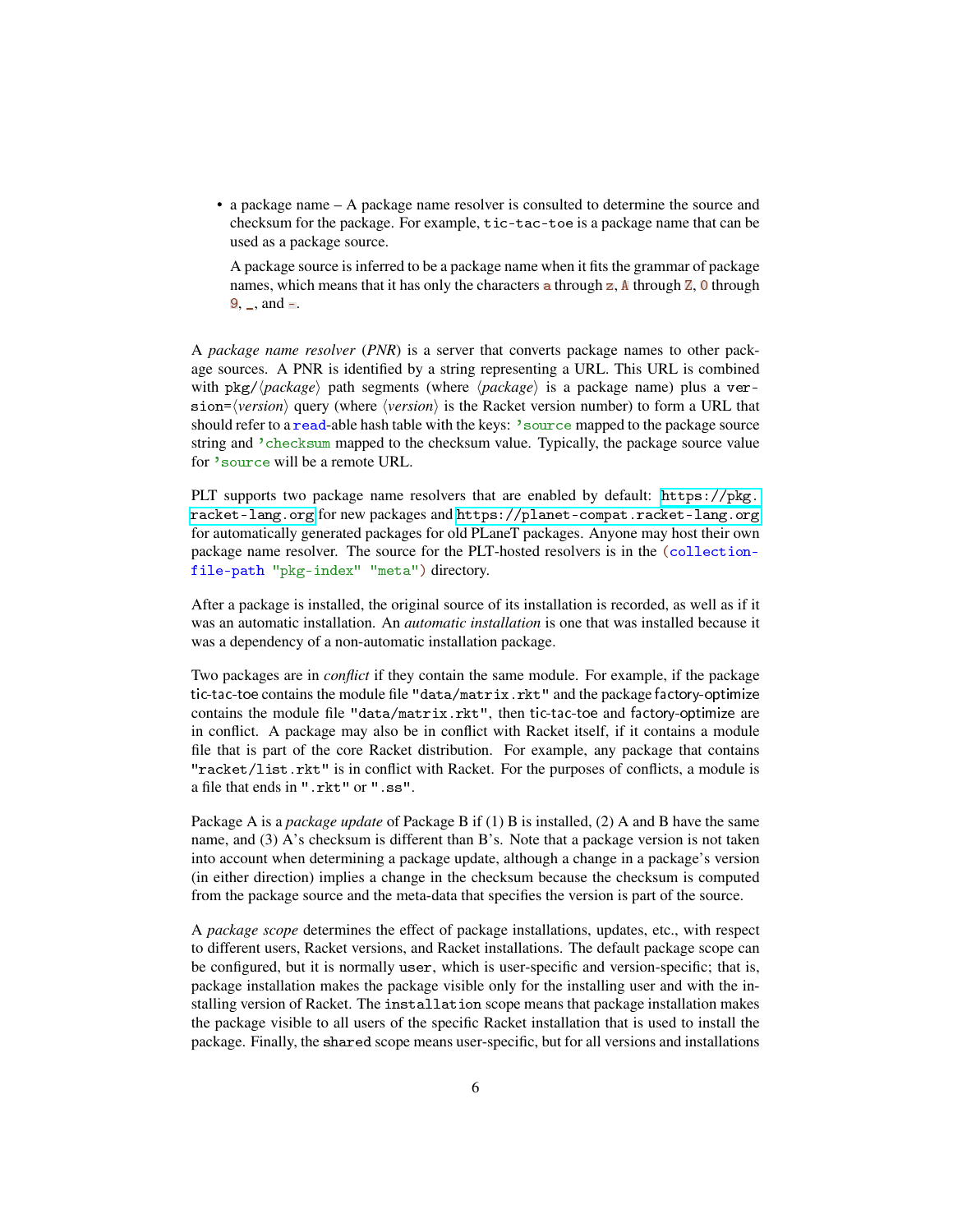of Racket.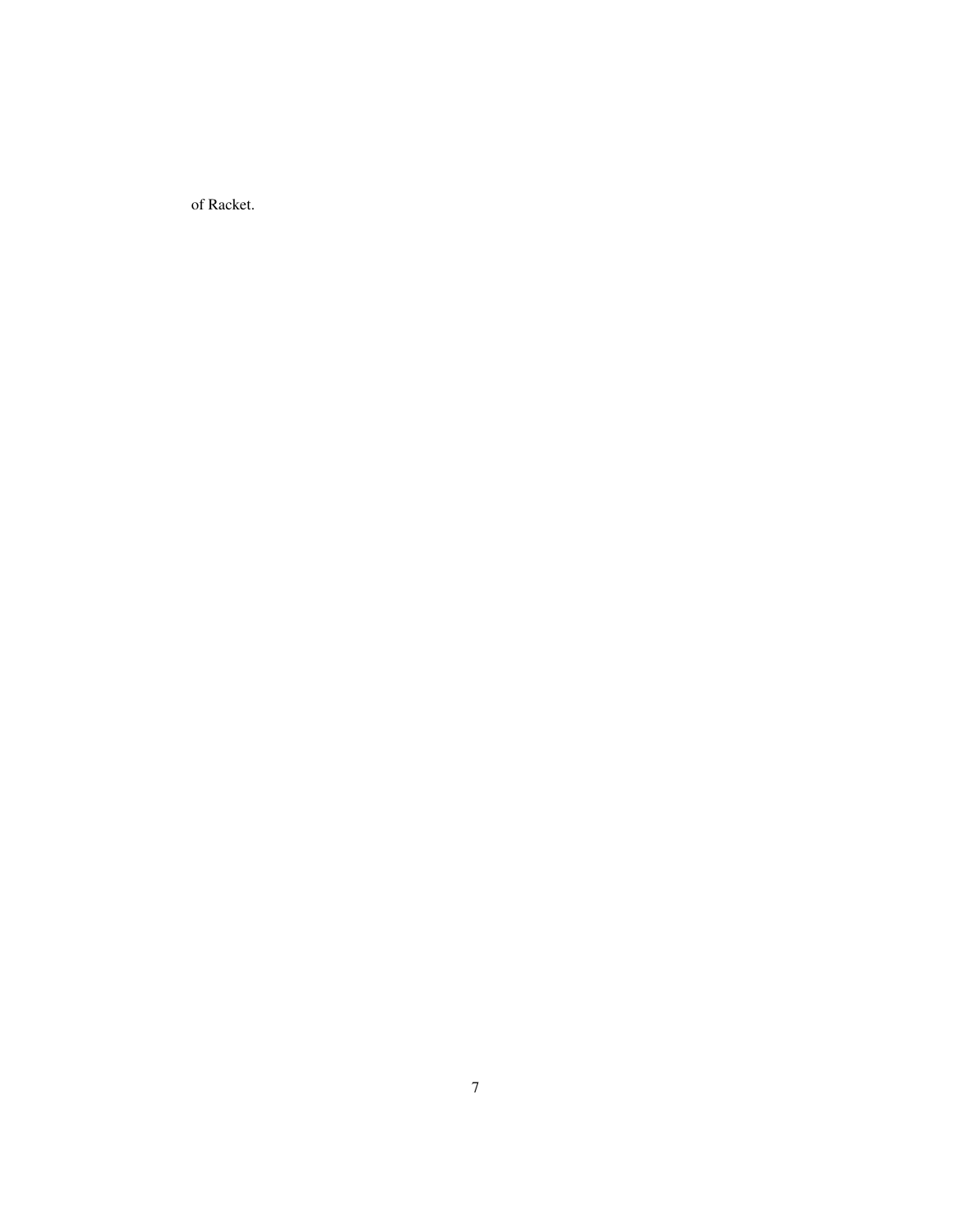### <span id="page-7-0"></span>2 Managing Packages

The Racket package manager has two user interfaces: a command line raco sub-command and a library. They have the exact same capabilities, as the command line interface invokes the library functions and reprovides all their options.

### <span id="page-7-1"></span>2.1 Command Line

The raco pkg sub-command provides the following sub-sub-commands:

- raco pkg install  $\langle option \rangle$  ...  $\langle pkg-source \rangle$  ... Installs the given package sources with the given  $\langle option \rangle$ s:
	- $-$  --type  $\langle type \rangle$  or -t  $\langle type \rangle$  specifies an interpretation of the package source, where  $\langle type \rangle$  is either file, dir, file-url, dir-url, github, or name.
	- $-$  --name  $\langle pkg \rangle$  or -n  $\langle pkg \rangle$  specifies the name of the package, which makes sense only when a single  $\langle pkg-source \rangle$  is provided. The name is normally inferred for each  $\langle pkg-source \rangle$ .
	- $-$  --deps  $\langle behavior \rangle$  Selects the behavior for dependencies, where  $\langle behavior \rangle$ is one of
		- \* fail Cancels the installation if dependencies are version requirements are unmet (default for most packages)
		- \* force Installs the package(s) despite missing dependencies or version requirements (unsafe)
		- \* search-ask Looks for the dependencies or updates via the configured package name resolvers (default if the dependency is an indexed name) but asks if you would like it installed or updated.
		- \* search-auto Like search-ask, but does not ask for permission to install or update.
	- --force Ignores conflicts (unsafe)
	- --ignore-checksums Ignores errors verifying package checksums (unsafe).
	- --no-setup Does not run raco setup after installation. This behavior is also the case if the environment variable PLT\_PKG\_NOSETUP is set to any nonempty value.
	- --link Implies --type dir (and overrides any specified type), and links the existing directory as an installed package.
	- $-$  --scope  $\langle scope \rangle$  Selects the package scope for installation, where  $\langle scope \rangle$  is one of
		- \* installation Install packages for all users of a Racket installation, rather than user-specific.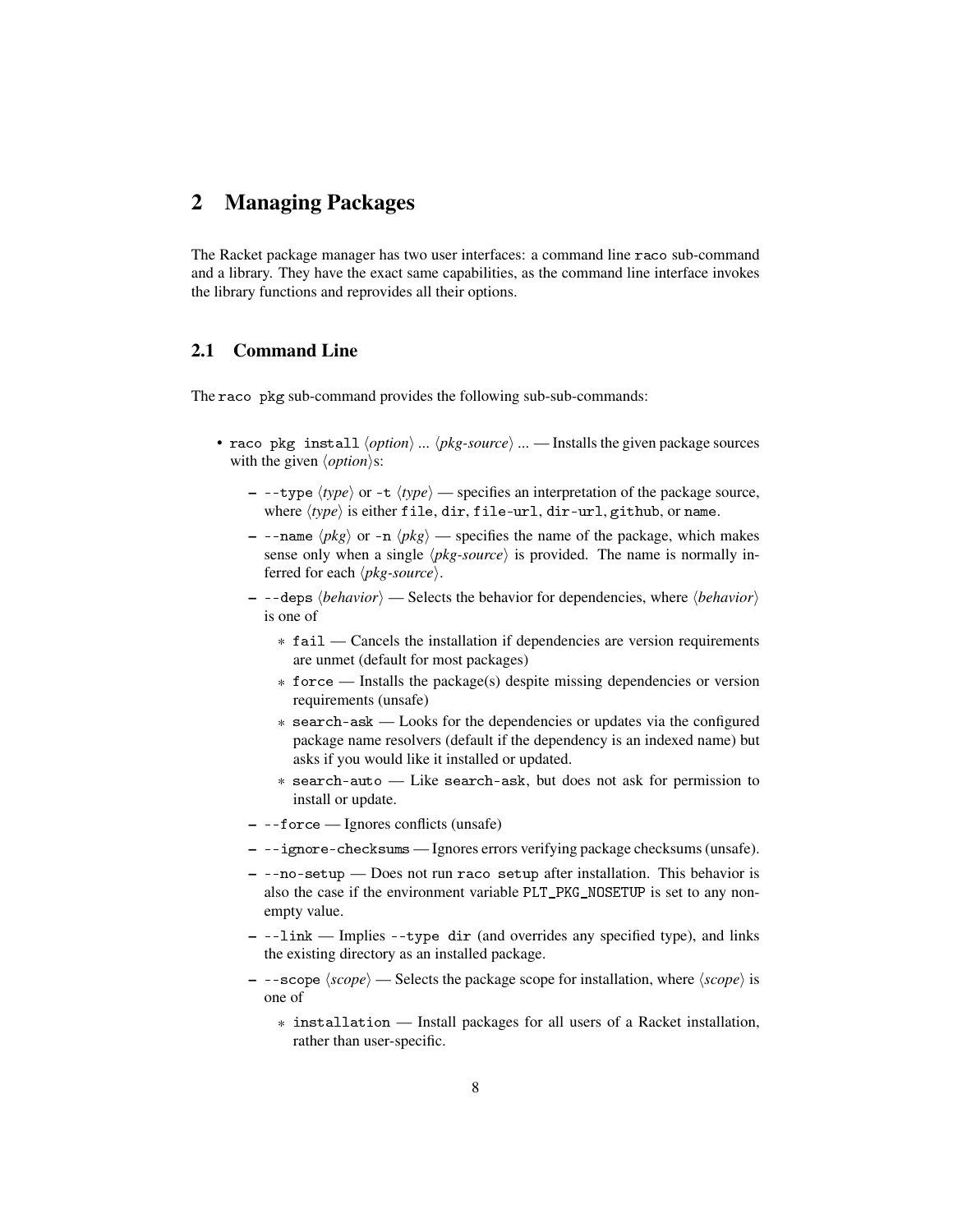- \* user Install packages as user-specific and Racket version-specific.
- \* shared Install packages as user-specific, but for all Racket versions.

The default package scope is normally user, but it can be configured with raco pkg config -i --set default-scope  $\langle scope \rangle$ .

- -i or --installation Shorthand for --scope installation.
- -u or --user Shorthand for --scope user.
- -s or --shared Shorthand for --scope shared.
- raco pkg update  $\langle option \rangle$  ...  $\langle pkg \rangle$  ... Checks the specified packages for package updates. If an update is found, but it cannot be installed (e.g. it conflicts with another installed package), then this command fails without installing any of the  $\langle pkg \rangle$ s (or their dependencies). The update sub-command accepts the following  $\langle option \rangle$ s:
	- $-$  --deps  $\langle behavior \rangle$  Same as for raco pkg install.
	- --all or -a Update all packages, if no packages are given in the argument list.
	- --update-deps Checks the named packages, and their dependencies (transitively) for updates.
	- --no-setup Same as for raco pkg install.
	- $-$  --scope  $\langle scope \rangle$  Selects a package scope, the same as for raco pkg install.
	- -i or --installation Shorthand for --scope installation.
	- -u or --user Shorthand for --scope user.
	- -s or --shared Shorthand for --scope shared.
- raco pkg remove  $\langle option \rangle$  ...  $\langle pkg \rangle$  ... Attempts to remove the given packages. If a package is the dependency of another package that is not listed, this command fails without removing any of the  $\langle pkg \rangle$ s. It accepts the following  $\langle option \rangle$ s:
	- --force Ignore dependencies when removing packages.
	- --no-setup Same as for raco pkg install.
	- --auto Remove packages that were installed by the search-auto or search-ask dependency behavior and are no longer required.
	- $-$  --scope  $\langle scope \rangle$  Selects a package scope, the same as for raco pkg install.
	- -i or --installation Shorthand for --scope installation.
	- -u or --user Shorthand for --scope user.
	- -s or --shared Shorthand for --scope shared.
- raco pkg show  $\langle option \rangle$  ... Print information about currently installed packages. By default, packages are shown for all installation modes (installation-wide, userand Racket-version-specific, and user-specific all-version). The command accepts the following  $\langle option \rangle$ s: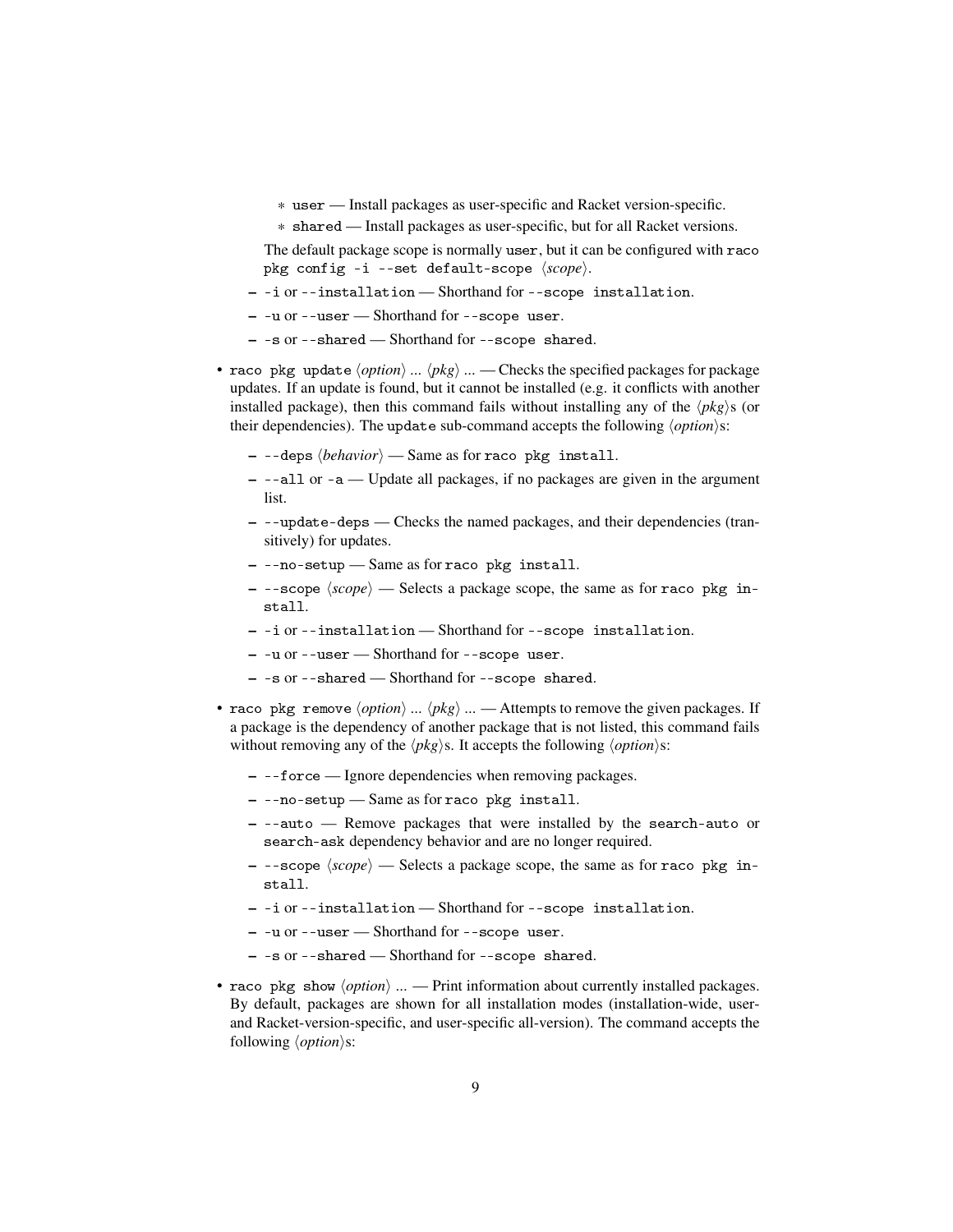- -d Adds a column in the output for the directory the package is installed to.
- $-$  --scope  $\langle scope \rangle$  Shows only packages in  $\langle scope \rangle$ , which is one of
	- \* installation Show only installation-wide packages.
	- \* user Show only user-specific, version-specific packages.
	- \* shared Show only user-specific, all-version packages.

The default is to show packages for all package scopes.

- -i or --installation Shorthand for --scope installation.
- -u or --user Shorthand for --scope user.
- -s or --shared Shorthand for --scope shared.
- --version  $\langle vers \rangle$  or -v  $\langle vers \rangle$  Show only user-specific packages for Racket version  $\langle vers \rangle$ .
- raco pkg config  $\langle option \rangle$  ...  $\langle key \rangle$   $\langle val \rangle$  ... View and modify package configuration options. It accepts the following  $\langle option \rangle$ s:
	- --set Sets an option, rather than printing it.
	- $-$  --scope  $\langle scope \rangle$  Selects a package scope, the same as for raco pkg install.
	- -i or --installation Shorthand for --scope installation.
	- -u or --user Shorthand for --scope user.
	- -s or --shared Shorthand for --scope shared.

The valid keys are:

- indexes A list of URLs for package name resolvers.
- default-scope Either installation, user, or shared. This configuration option exists only with the installation scope (i.e., it's an installationwide configuration of the default package scope for raco pkg commands).
- raco pkg create  $\langle option \rangle$  ...  $\langle package\{-directory \rangle$  Bundles a package directory into a package archive. It accepts the following  $\langle option \rangle$ s:
	- $-$  --format  $\langle format \rangle$  Specifies the archive format. The allowed  $\langle format \rangle$ s are: zip (the default), tgz, and plt. This option must be specified if --manifest is not present.
	- --manifest Creates a manifest file for a directory, rather than an archive.

### <span id="page-9-0"></span>2.2 Programmatic

(require pkg)

The pkg module provides a programmatic interface to the command sub-sub-commands.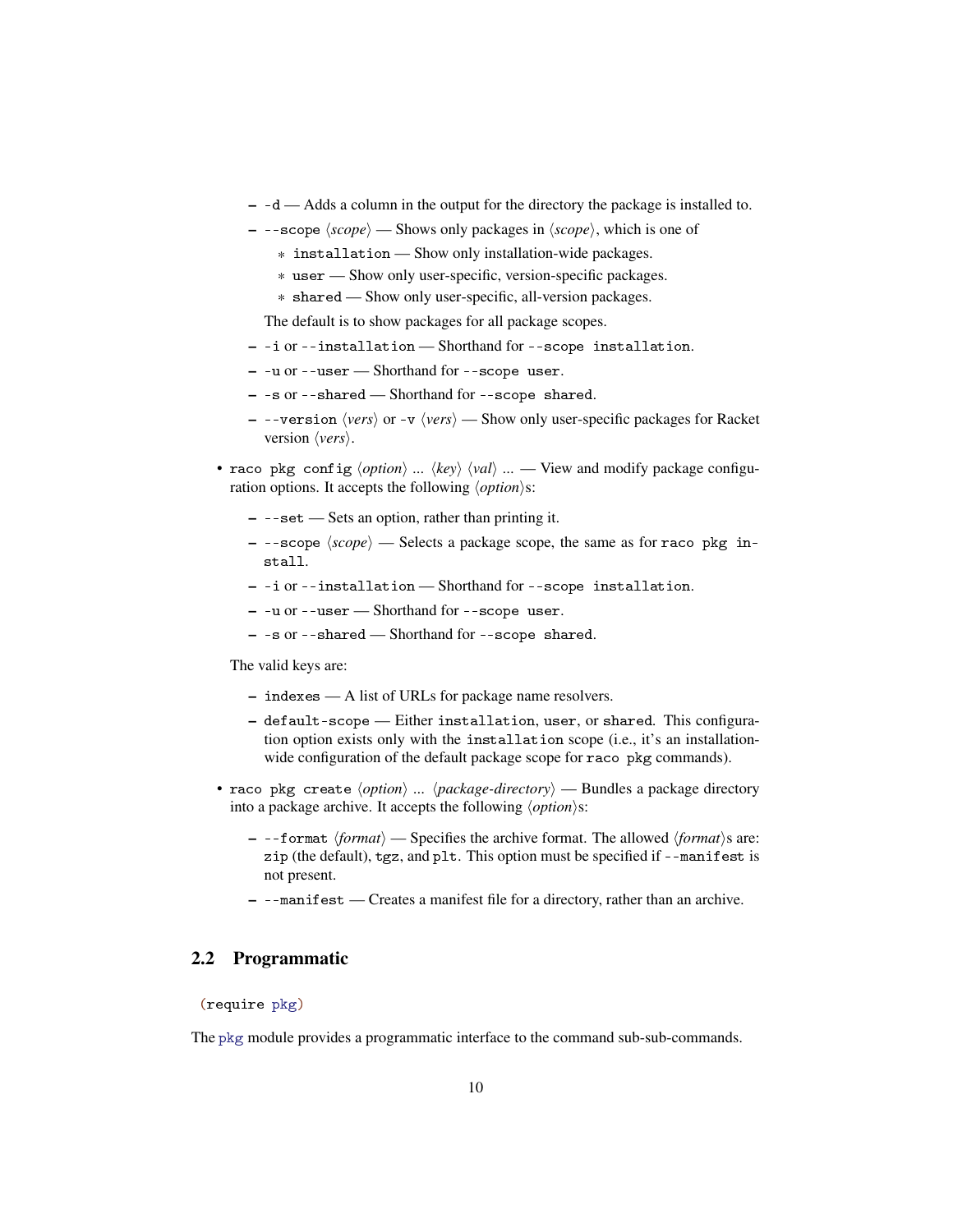```
install : procedure?
update : procedure?
remove : procedure?
show : procedure?
config : procedure?
create : procedure?
```
Duplicates the command line interface.

Each long form option of the command-line interface is keyword argument. An argument corresponding to --type, --deps, --format, or --scope accepts its argument as a symbol. All other options accept booleans, where #t is equivalent to the presence of the option.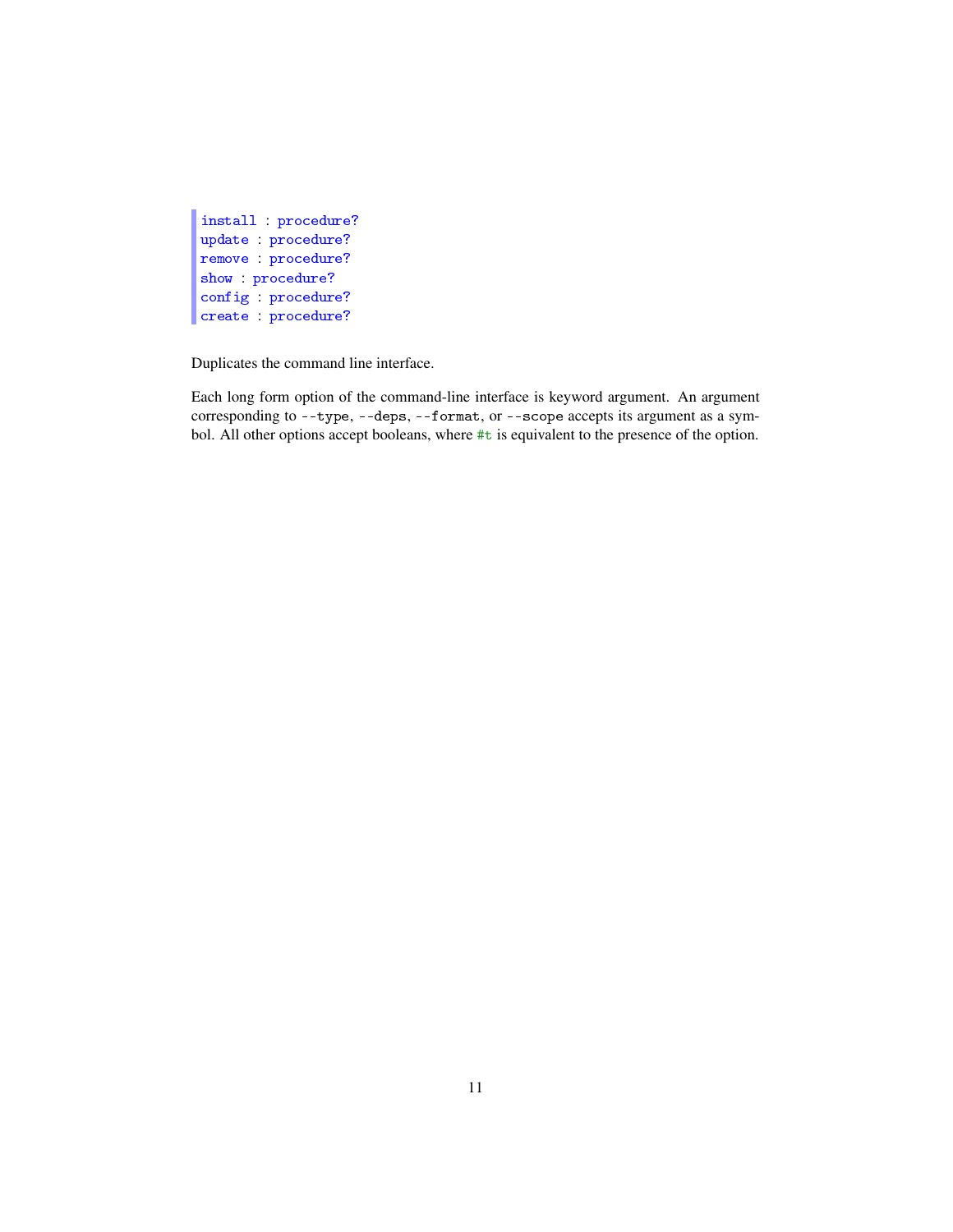### <span id="page-11-0"></span>3 Developing Packages

To create a package, first make a directory for your package and select its name,  $\langle package \rangle$ :

```
mkdir (package)
```
Next, link your development directory to your local package repository:

```
raco pkg install --link \langle package \rangle
```
Optionally, enter your directory and create a basic "info.rkt" file:

```
cd \langle package \rangleecho "#lang setup/infotab" > info.rkt
echo "(define deps (list))" >> info.rkt
```
The "info.rkt" file is not necessary if you have no dependencies, but you may wish to create it to simplify adding dependencies in the future. (Note that this "info.rkt" is for the package, not for a collection; definitions such as scribblings or raco-commands work only in a collection's "info.rkt".)

Next, inside the  $\langle package \rangle$  directory, create directories for the collections and modules that your package will provide. For example, the developer of tic-tac-toe package that provides games/tic-tac-toe/main and data/matrix libraries might create directories and files like this:

```
mkdir -p games/tic-tac-toe
touch games/tic-tac-toe/info.rkt
touch games/tic-tac-toe/main.rkt
mkdir -p data
touch data/matrix.rkt
```
After your package is ready to deploy, choose either §3.1 "GitHub Deployment" or §3.2 "Manual Deployment".

#### <span id="page-11-1"></span>3.1 GitHub Deployment

First, [create a free account](https://github.com/signup/free) on GitHub, then [create a repository for your package.](https://help.github.com/articles/create-a-repo) After that, publish your package source as: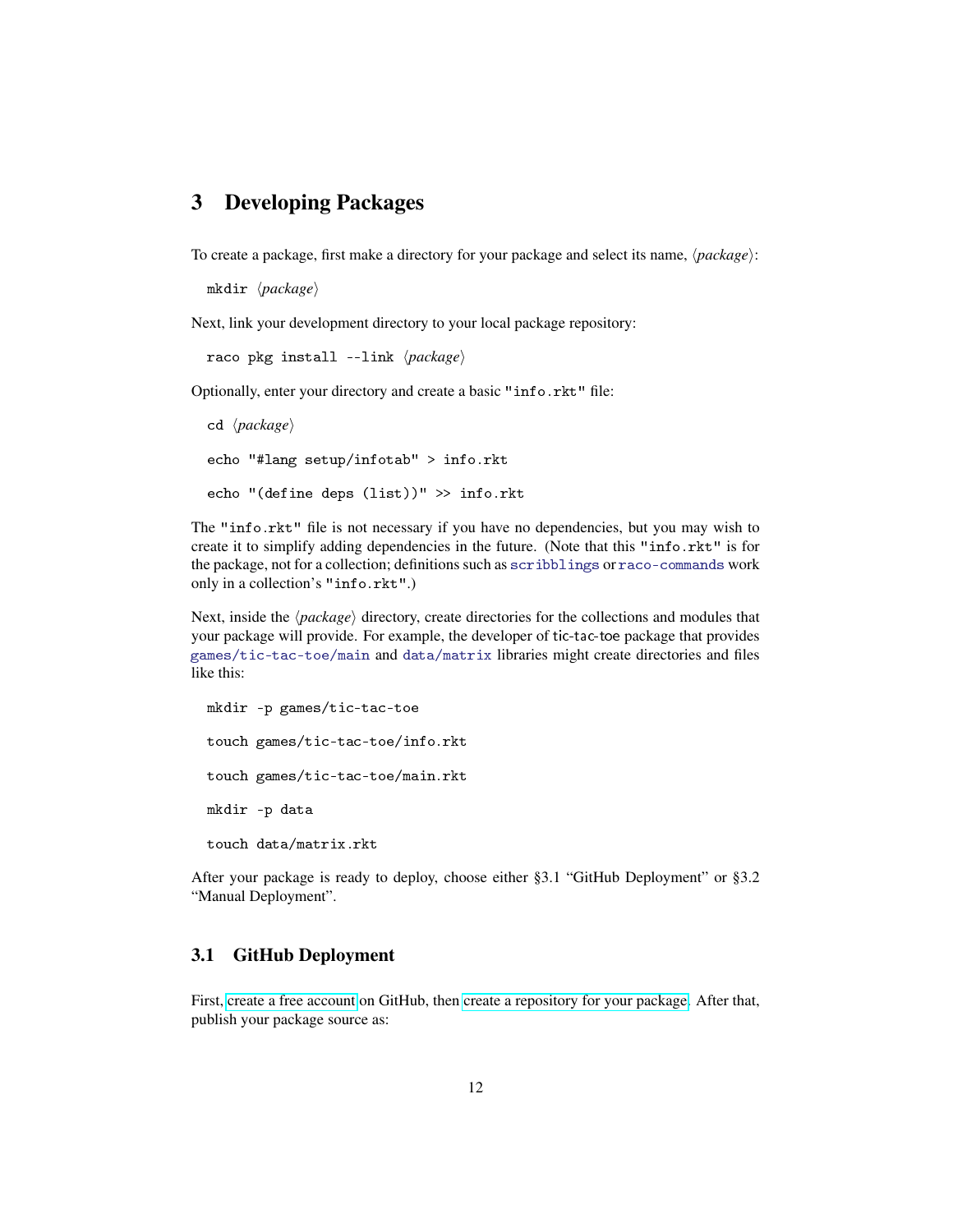github://github.com/h*user*i/h*package*i/h*branch*i

Typically, *(branch)* will be master, but you may wish to use different branches for releases and development.

Whenever you

git push

your changes will automatically be discovered by those who used your package source when they use raco pkg update.

### <span id="page-12-0"></span>3.2 Manual Deployment

Alternatively, you can deploy your package by publishing it on a URL you control. If you do this, it is preferable to create an archive from your package directory first:

raco pkg create  $\langle package \rangle$ 

And then upload the archive and its checksum to your site:

scp  $\langle package \rangle$ .zip  $\langle package \rangle$ .zip.CHECKSUM your-host:public\_html/

Now, publish your package source as:

http://your-host/∼ $\langle user \rangle$ /*\package*}.zip

Whenever you want to provide a new release of a package, recreate and reupload the package archive (and checksum). Your changes will automatically be discovered by those who used your package source when they use raco pkg update.

#### <span id="page-12-1"></span>3.3 Helping Others Discover Your Package

By using either of the above deployment techniques, anyone will be able to use your package by referring to your package source. However, they will not be able to refer to it by a simple name until it is listed on a package name resolver.

If you'd like to use the official package name resolver, browse to https://pkg.[racket](https://pkg.racket-lang.org/manage/upload)lang.[org/manage/upload](https://pkg.racket-lang.org/manage/upload) and upload a new package. You will need to create an account and log in first.

You only need to go to this site *once* to list your package. The server will periodically check the package source you designate for updates.

If you use this server, and use GitHub for deployment, then you will never need to open a

By default, raco pkg create generates a Zip archive. For more options, refer to the raco pkg create documentation. If you want to generate an archive through some other means, simply archive what you made in the first part of this section. For more formal details, refer to the package definition.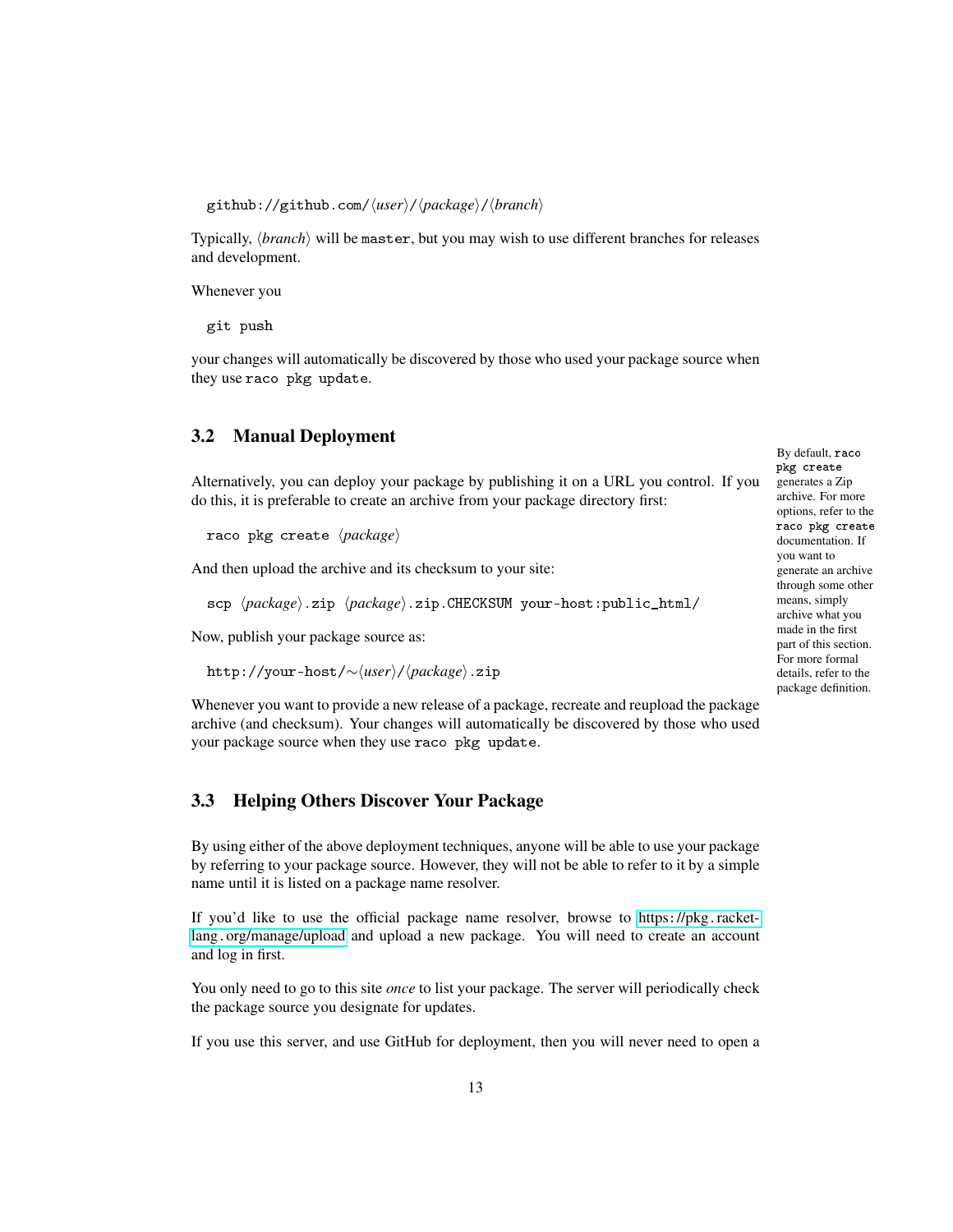web browser to update your package for end users. You just need to push to your GitHub repository, then within 24 hours, the official package name resolver will notice, and raco pkg update will work on your user's machines.

#### <span id="page-13-0"></span>3.4 Naming and Designing Packages

Although of course not required, we suggest the following system for naming and designing packages:

- Packages should not include the name of the author or organization that produces them, but be named based on the content of the package. For example, data-priorityqueue is preferred to johns-amazing-queues.
- Packages that provide an interface to a foreign library or service should be named the same as the service. For example, cairo is preferred to Racket-cairo or a similar name.
- Packages should not generally contain version-like elements in their names, initially. Instead, version-like elements should be added when backwards incompatible changes are necessary. For example, data-priority-queue is preferred to data-priority-queue1. Exceptions include packages that present interfaces to external, versioned things, such as sqlite3 or libgtk2.
- A version declaration for a package is used only by other package implementors to effectively declare dependencies on provided features. Such declarations allow raco pkg install and raco pkg update to help check dependencies. Declaring and changing a version is optional, and package name resolvers ignore version declarations; in particular, a package is a candidate for updating when its checksum changes, independent of whether the package's version changes or in which direction the version changes.
- Packages should not combine large sets of utilities libraries with other functionality. For example, a package that contain many extensions to the "racket" collection, like "racket/more-lists.rkt" and "racket/more-bools.rkt" should not also contain complete applications, as other packages interested in the "racket/morebools.rkt" library will not wish to depend on in such application.
- Packages should generally provide one collection with a name similar to the name of the package. For example, libgtk1 should provide a collection named "libgtk". Exceptions include extensions to existing collection, such as new data-structures for the "data" collection, DrRacket tools, new games for PLT Games, etc.
- Packages are not allowed to start with plt, racket, or planet without special approval from PLT curation.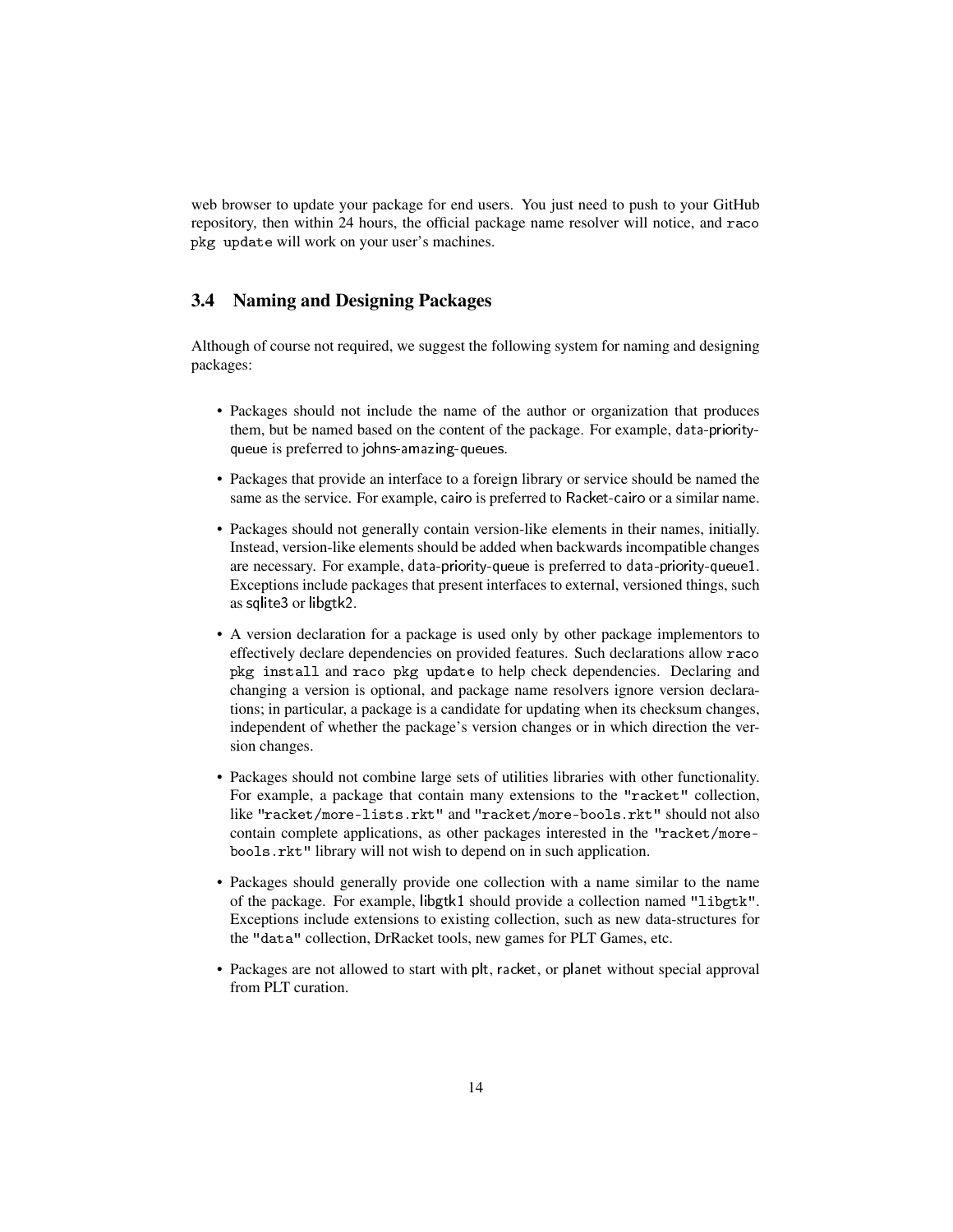### <span id="page-14-0"></span>4 Package Metadata

Package metadata, including dependencies on other packages, is reported by an "info.rkt" module within the package. This module must be implemented in the setup/infotab language.

The following fields are used by the package manager:

- version a version string. The default version of a package is "0.0".
- deps a list of dependencies, where each dependency is either a package source strings or a list containing a package source string and a version string.

Each elements of the deps list determines a dependency on the package whose name is inferred from the package source (i.e., dependencies are on package names, not package sources), while the package source indicates where to get the package if needed to satisfy the dependency.

When provided, a version string specifies a lower bound on an acceptable version of the package.

Use the package name "racket" to specify a dependency on the version of the Racket installation.

• setup-collects — a list of path strings and/or lists of path strings, which are used as collection names to set up via raco setup after the package is installed, or 'all to indicate that all collections need to be setup. By default, only collections included in the package are set up (plus collections for global documentation indexes and links).

For example, a basic "info.rkt" file might be

```
#lang setup/infotab
(define version "1.0")
(define deps (list package-source-string ...))
```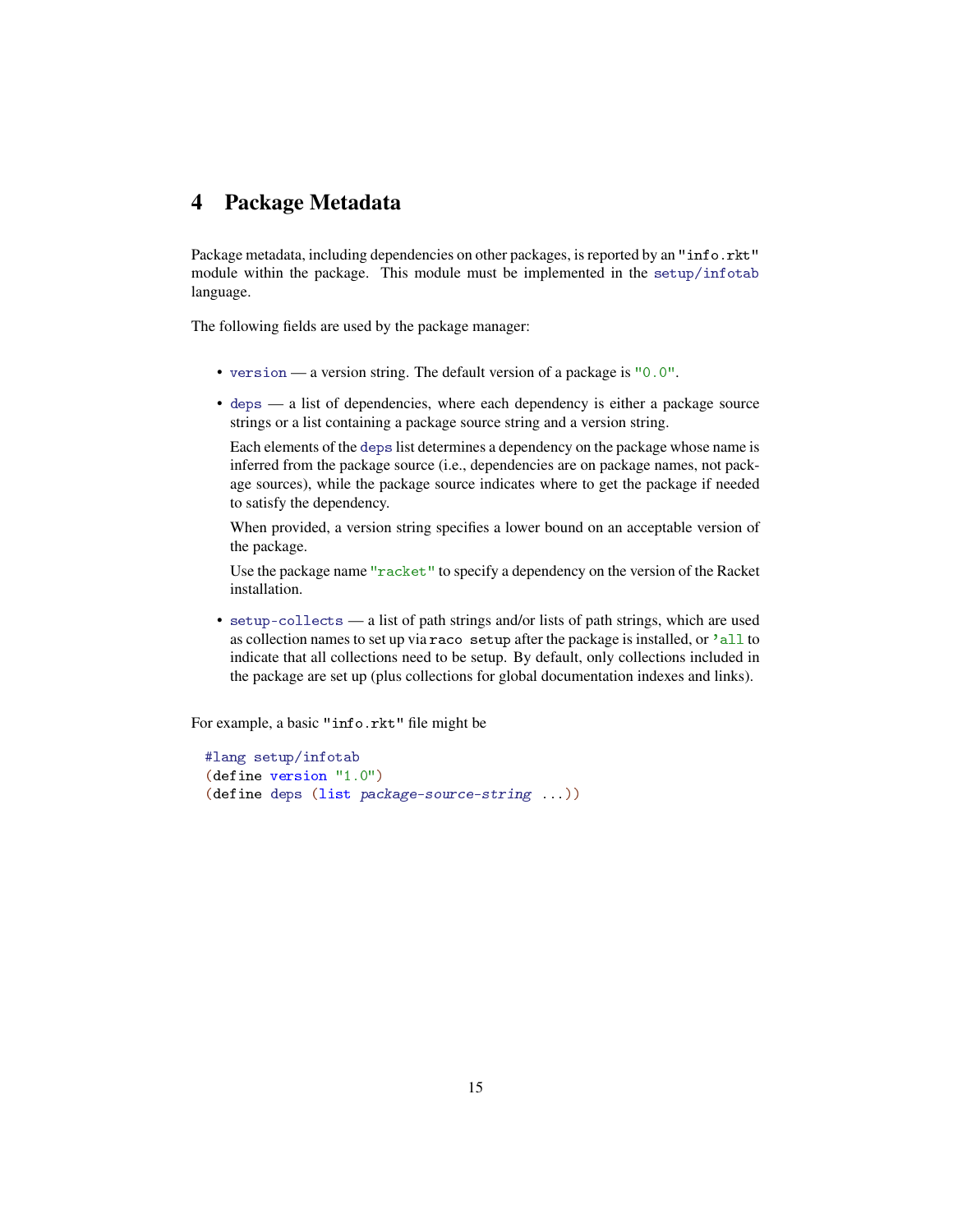### <span id="page-15-0"></span>5 PLaneT Compatibility

PLT maintains a package name resolver to serve packages that were developed using the original PLaneT package system. This compatibility resolver is at https:[//planet](https://planet-compat.racket-lang.org/)compat.[racket-lang](https://planet-compat.racket-lang.org/).org/, which is included by default in the package-server search path.

Copies of PLaneT packages are automatically created by the server according to the following system: for all packages that are in the  $4 \cdot x$  PLaneT repository, the latest minor version of  $\langle user \rangle / \langle package \rangle .pt / \langle major-version \rangle$  will be available as planet- $\langle user \rangle$ - $\langle package \rangle \langle major-version \rangle$ . For example, jaymccarthy/opencl.plt/1 minor version 2, will be available as planet-jaymccarthy-opencl1.

The contents of these copies is a single collection with the name " $\langle user \rangle / \langle package \rangle$  /major-version)" with all the files from the original PLaneT package in it.

Each file has been transliterated to use direct Racket-style requires rather than PLaneT-style requires. For example, if any file contains (planet jaymccarthy/opencl/module), then it is transliterated to jaymccarthy/opencl1/module. *This transliteration is purely syntactic and is trivial to confuse, but works for most packages, in practice.* Any transliterations that occurred are automatically added as dependencies for the compatibility package.

We do not intend to improve this compatibility system much more over time, because it is simply a stop-gap as developers port their PLaneT packages to the new system. Additionally, the existence of the compatibility server is not meant to imply that we will be removing PLaneT from existence in the near future.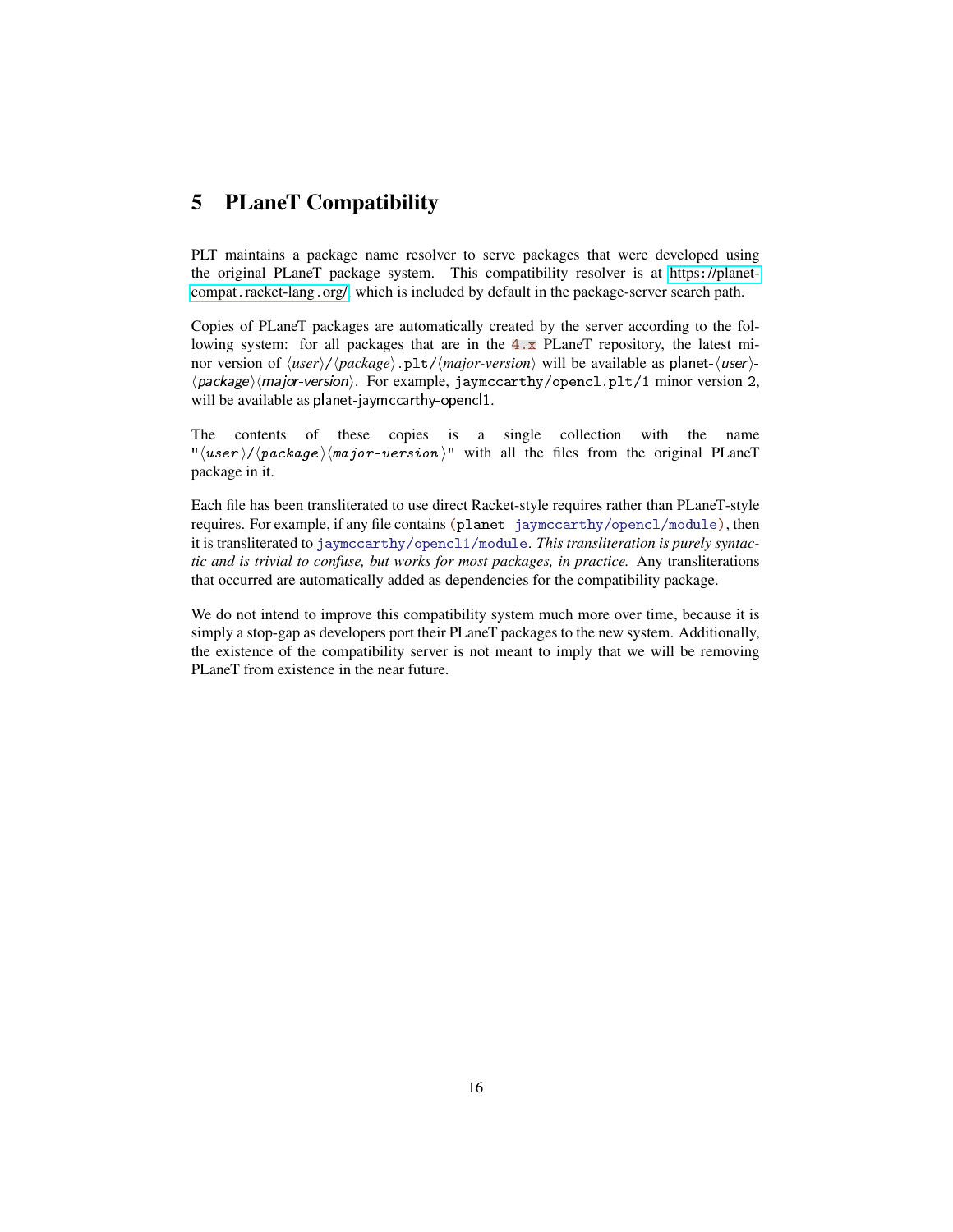### <span id="page-16-0"></span>6 FAQ

This section answers anticipated frequently asked questions about the package manager.

### <span id="page-16-1"></span>6.1 Are package installations versioned with respect to the Racket version?

By default, when you install a package, it is installed for a specific user and a specific version of Racket. That is, the package scope is user- and version-specific.

You can change the default package scope (for a particular Racket installation) with raco pkg config -i --set default-scope installation, in which case package operations apply for all users of a Racket installation. You can also use the -i or --installation flag with a specific raco pkg command, instead of changing the default scope for all uses of raco pkg. Note that an installation-wide package is not exactly version-specific, because the version of an installation can change if it corresponds to a source-code checkout that is periodically updated and rebuilt.

If you change the default package scope, you can use the -u or --user flag with a specific raco pkg command to perform the command with user- and version-specific package scope.

Finally, you can use the -s or --shared flag with raco pkg commands to install userspecific packages that apply to all Racket versions that you run. (In contrast, PLaneT requires reinstallation of all packages every version change.)

#### <span id="page-16-2"></span>6.2 Where and how are packages installed?

User-specific and Racket-version-specific packages are in (build-path (find-systempath 'addon-dir) (version) "pkgs"), user-specific and all-version packages are in (build-path (find-system-path 'addon-dir) "pkgs"), and installation-wide packages are in (build-path (find-lib-dir) "pkgs"). They are linked as collection roots with raco link.

### <span id="page-16-3"></span>6.3 How are user-specific and installation-wide package scopes related for conflict checking?

User-specific packages are checked against installation-wide packages for conflicts. Installation-wide packages are checked only against other installation-wide packages.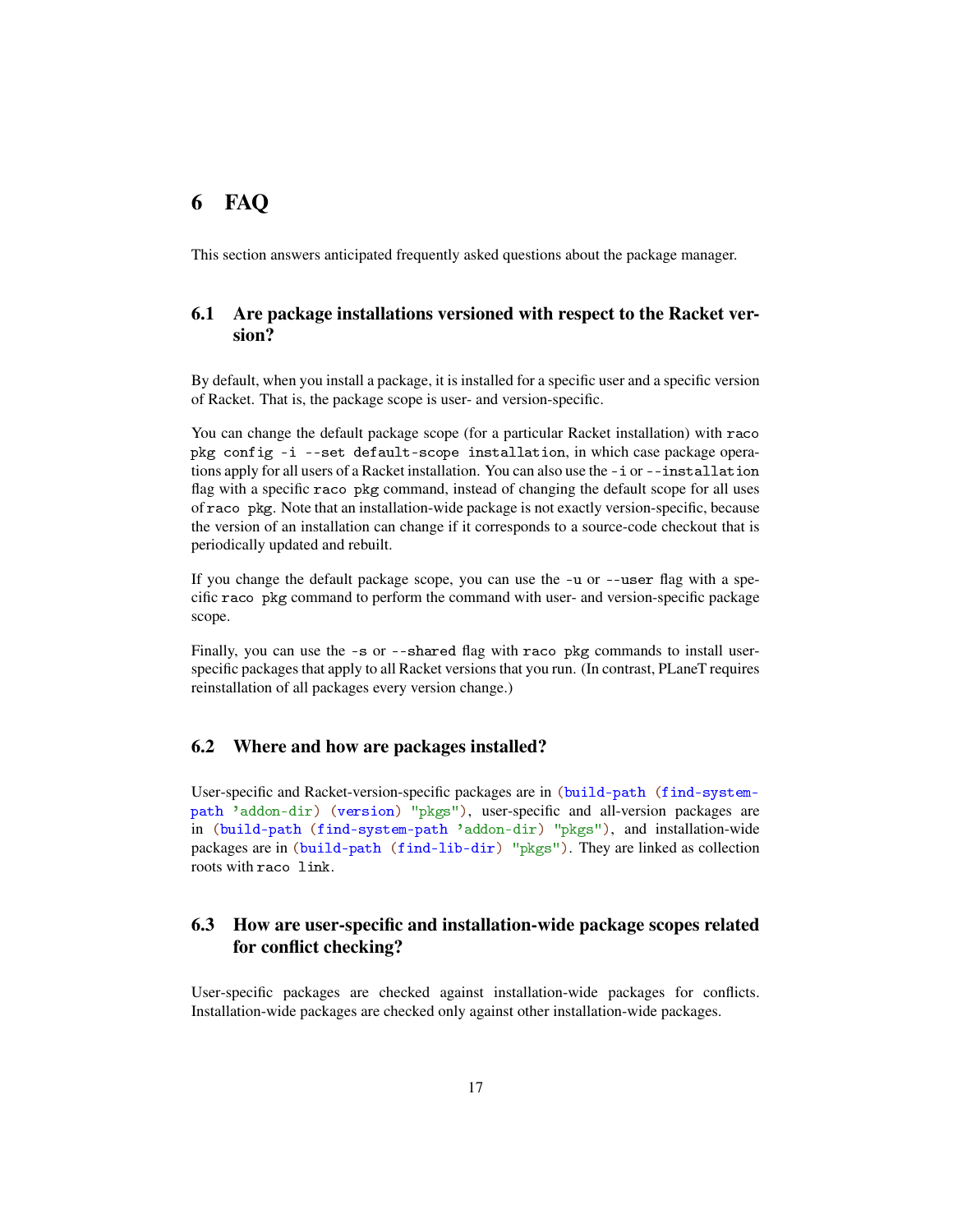Beware that a new installation-wide package can invalidate previous conflict checks for userspecific packages. Similarly, new user-specific but all-version packages can invalidate previous user-specific conflict checks for a different Racket version.

### <span id="page-17-0"></span>6.4 Do I need to change a package's version when I update a package with error fixes, etc.?

If you have new code for a package, then it should have a new checksum. When package updates are searched for, the checksum of the installed package is compared with the checksum of the source, if they are different, then the source is re-installed. This allows code changes to be distributed. You do not need to declare an update a version number, except to allow other package implementors to indicate a dependency on particular features (where a bug fix might be considered a feature, but it is not usually necessary to consider it that way).

### <span id="page-17-1"></span>6.5 How can I specify which version of a package I depend on if its interface has changed and I need an *old* version?

In such a situation, the author of the package has released a backwards incompatible edition of a package. The package manager provides no help to deal with this situation (other than, of course, not installing the "update"). Therefore, package authors should not make backwards incompatible changes to packages. Instead, they should release a new package with a new name. For example, package libgtk might become libgtk2. These packages should be designed to not conflict with each other, as well.

#### <span id="page-17-2"></span>6.6 Why is the package manager so different than PLaneT?

There are two fundamental differences between PLaneT and this package manager.

The first is that PLaneT uses "internal linking" whereas the current package manager uses "external linking." For example, an individual module requires a PLaneT package directly in a require statement:

(require (planet game/tic-tac-toe/data/matrix))

whereas using the package manager, the module would simply require the module of interest:

(require data/matrix)

and would rely on the external system having the tic-tac-toe package installed.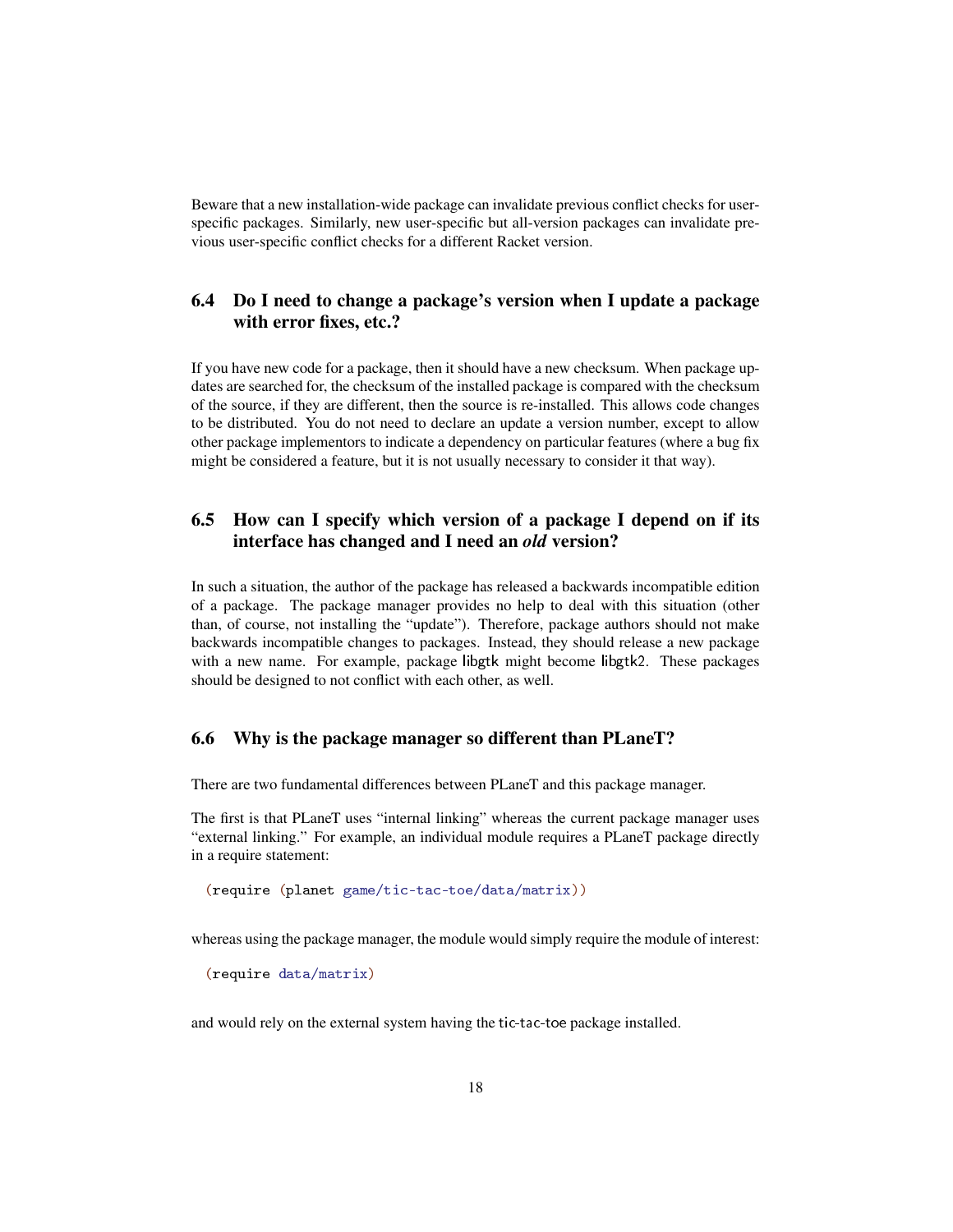This change is good because it makes the origin of modules more flexible—so that code can migrate in and out of the core, packages can easily be split up, combined, or taken over by other authors, etc.

This change is bad because it makes the meaning of your program dependent on the state of the system.

The second major difference is that PLaneT is committed to guaranteeing that packages that never conflict with one another, so that any number of major and minor versions of the same package can be installed and used simultaneously. The package manager does not share this commitment, so package authors and users must be mindful of potential conflicts and plan around them.

This change is good because it is simpler and lowers the burden of maintenance (provided most packages don't conflict.)

The change is bad because users must plan around potential conflicts.

In general, the goal of the package manager is to be a lower-level system, more like the package systems used by operating systems. The goals of PLaneT are not bad, but we believe they are needed infrequently and a system like PLaneT could be more easily built atop the package manager than the reverse.

In particular, our plans to mitigate the downsides of these changes are documented in §7.1 "Short Term".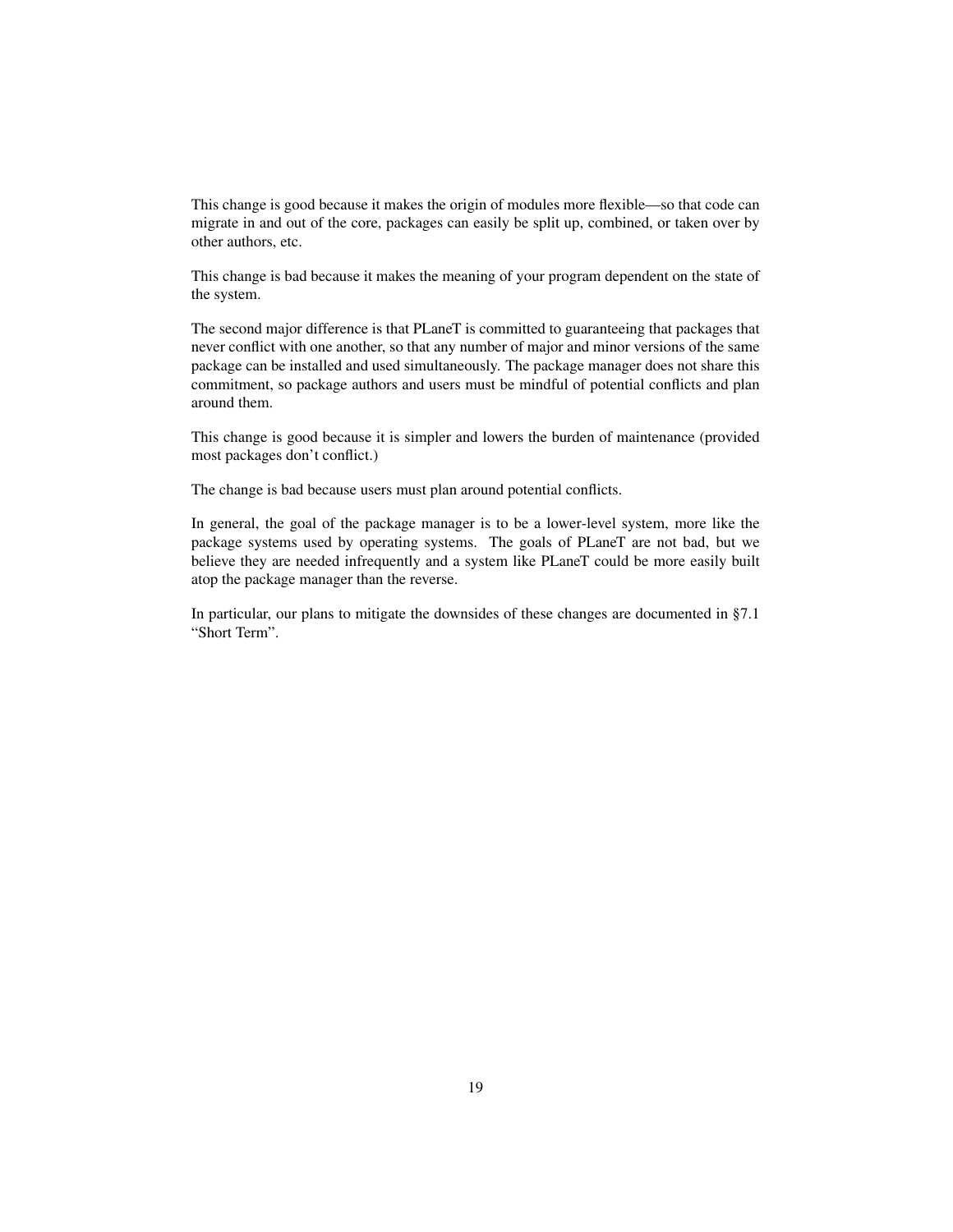### <span id="page-19-0"></span>7 Future Plans

### <span id="page-19-1"></span>7.1 Short Term

This section lists some short term plans for the package manager. These are important, but didn't block its release. The package manager will be considered out of beta when these are completed.

- The official PNR will divide packages into three categories: planet, solar-system, and galaxy. The definitions for these categories are:
	- galaxy No restrictions.
	- solar-system Must not conflict any package in solar-system or planet.
	- planet Must not conflict any package in solar-system or planet. Must have documentation and tests. The author must be responsive about fixing regressions against changes in Racket, etc.

These categories will be curated by PLT.

Our goal is for all packages to be in the solar-system, with the galaxy as a temporary place while the curators work with the authors of conflicting packages to determine how modules should be renamed for unity.

However, before curation is complete, each package will be automatically placed in galaxy or solar-system depending on its conflicts, with preference being given to older packages. (For example, if a new package B conflicts with an old package A, then A will be in solar-system, but B will be in galaxy.) During curation, however, it is not necessarily the case that older packages have preference. (For example, tictac-toe should probably not provide "data/matrix.rkt", but that could be spun off into another package used by both tic-tac-toe and factory-optimize.)

In contrast, the planet category will be a special category that authors may apply for. Admission requires a code audit and implies a "stamp of approval" from PLT. In the future, packages in this category will have more benefits, such as automatic regression testing on DrDr, testing during releases, provided binaries, and advertisement during installation.

The PLaneT compatibility packages will also be included in the solar-system category, automatically.

• In order to mitigate the costs of external linking vis a vis the inability to understand code in isolation, we will create a module resolver that searches for providers of modules on the configured package name resolvers. For example, if a module requires "data/matrix.rkt", and it is not available, then the PNR will be consulted to discover what packages provide it. *Only packages in* solar-system *or* planet *will be returned.* (This category restriction ensures that the package to install is unique.)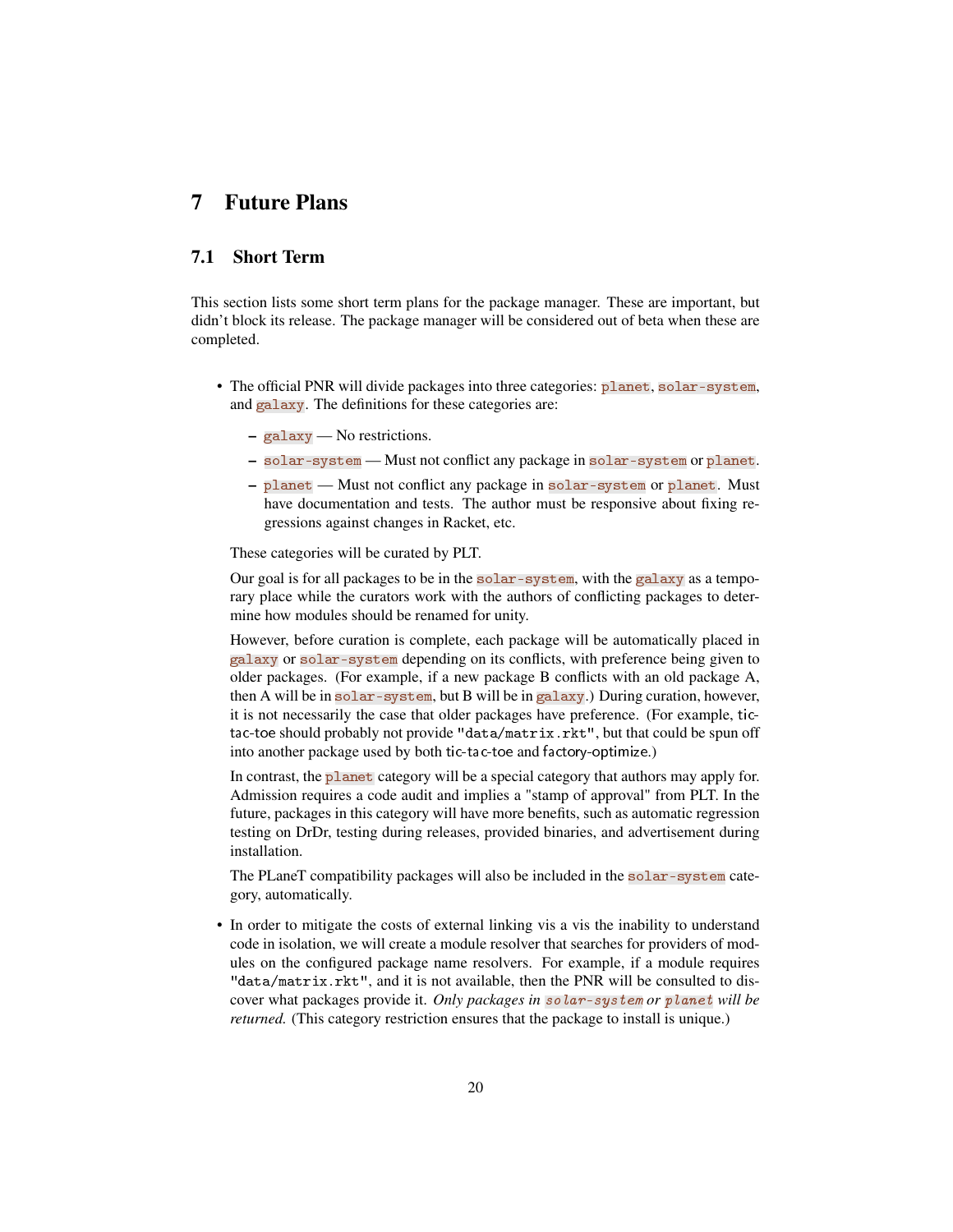Users can configure their systems to then automatically install the package provided is has the appropriate category (i.e., some users may wish to automatically install planet packages but not solar-system packages, while others may not want to install any.)

This feature will be generalized across all package name resolvers, so users could maintain their own category definitions with different policies.

#### <span id="page-20-0"></span>7.2 Long Term

This section lists some long term plans for the package manager. Many of these require a lot of cross-Racket integration.

- The official PNR is bare bones. It could conceivably do a lot more: keep track of more statistics, enable "social" interactions about packages, link to documentation, problem reports, licenses, etc. Some of this is easy and obvious, but the community's needs are unclear.
- It would be nice to encrypt information from the official package name resolver with a public key shipped with Racket, and allow other resolvers to implement a similar security scheme.
- Packages in the planet category should be tested on DrDr. This would require a way to communicate information about how they should be run to DrDr. This is currently done via the "meta/props" script for things in the core. We should generalize this script to a "meta/props.d" directory so that packages can install DrDr metadata to it.
- We hope that this package system will encourage more incremental improvements to pieces of Racket. In particular, it would be wonderful to have a very thorough "data" collection of different data-structures. However, our existing setup for Scribble would force each new data structue to have a different top-level documentation manual, rather than extending the documentation of the existing "data" collection. Similar issues will exist for the "net" and "file" collections. We should design a way to have such "documentation plugins" in Scribble and support similar "plugin" systems elsewhere in the code-base.
- Packages can contain any kinds of files, including bytecode and documentation, which would reduce the time required to install a package (since we must run raco setup). However, packages with these included are painful to maintain and unreliable given users with different versions of Racket installed.

One solution is to have a separate place where such "binary" packages are available. For example, PLT could run a PNR for every Racket version, i.e., "https://binaries.racket-lang.org/5.3.1.4", that would contain the binaries for all the packages in the planet category. Thus, when you install package tic-tac-toe you could also install the binary version from the appropriate PNR.